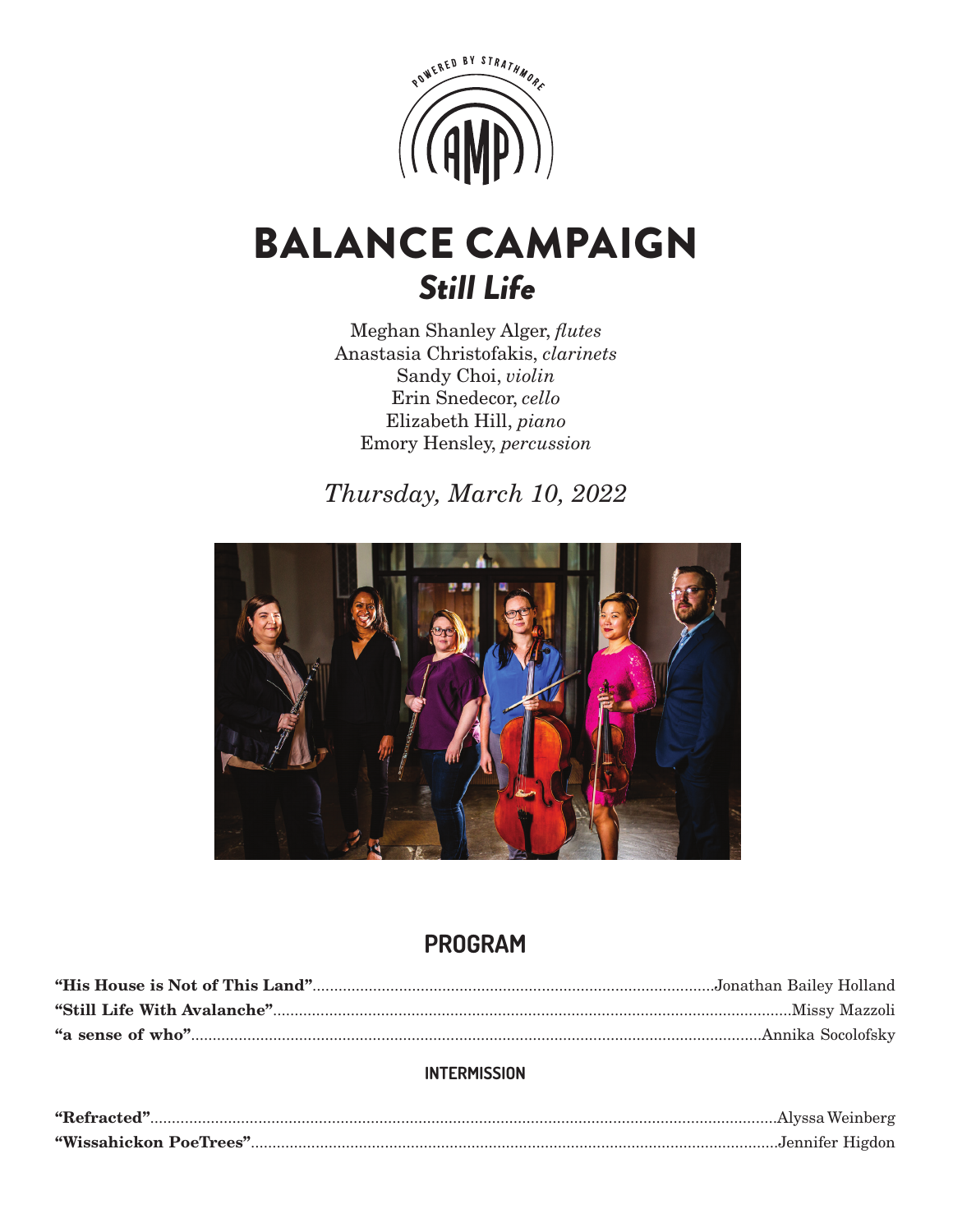# **ABOUT BALANCE CAMPAIGN**

Balance Campaign is a DC area contemporary classical ensemble dedicated to commissioning and performing new works by underrepresented women, LGBTQ+, and minority composers, as well as composers with connections to the DC area.

Since their start in 2017, the group has been in residence at University of Maryland, Baltimore County and the District New Music Coalition, where they curated full programs and workshop new works with students.

As the District New Music Coalition's 2019 Ensemblein-Residence, Balance Campaign forged connections with audiences and musicians by performing a series of concerts featuring the work of living composers in the D.C. metro area. In summer 2019, Balance Campaign was awarded a residency at the Avaloch Farm Music Institute, where they collaborated with composer Nathan Lincoln de Cusatis on their first commission, *ANIMAL*, which premiered October 2019 at Fordham University during their Northeast 'DESTRUCTION' Tour. They are currently working closely with composers Viet Cuong and Lexi Bryant-Tavani on new commissions to be premiered in 2023.

## **PROGRAM NOTES**

#### **Jonathan Bailey Holland, His House is Not of This Land**

Originally from Flint, Michigan, composer Jonathan Bailey Holland (b. 1974) began studying composition while a student at the Interlochen Arts Academy, where he received a school-wide award for his very first composition. Upon graduation from Interlochen, he continued his composition studies with Ned Rorem at the Curtis Institute of Music, where he earned a Bachelor of Music degree. He went on to receive a Ph.D. in Music from Harvard University in 2000, where his primary teachers were Bernard Rands and Mario Davidovsky. He has also studied with Andrew Imbrie, Yehudi Wyner, Robert Saxton, and Robert Sirota. Currently, he is Chair of Composition, Contemporary Music, and Core Studies at Boston Conservatory at Berklee. He is also a Founding Faculty member in the first ever low-residency MFA in Music Composition program at Vermont College of Fine Arts, where he also served as Faculty Chair from 2016 until 2019.

Commissioned in 2015 by the Left Coast Chamber Ensemble, *His House is Not of This Land* is inspired by visual artist Cornelia Parker's work *Anti-Mass*, currently on display at de Young in San Francisco, CA. *Anti-Mass* is constructed from the charred pieces of a predominately African-American Southern Baptist church that was destroyed by arson.

"Confronting viewers with the temporal nature of everything physical, Parker captures the spirit of those who previously worshiped in the building until the fire turned it into a testament to violence directed against African Americans. Her work hovers as a miraculous, spectral object evoking both the lost church and the presence of its congregation through an absence more powerful than any figurative image." —*de Young Museum*

Like Parker's instillation, Holland's work evokes the spirit of this destroyed church in the solemn recitation of the opening, followed by a call and response texture that mimics the speech patterns of clergy and congregations from Holland's memory.

#### **Missy Mazzoli, Still Life With Avalanche**

*Still Life With Avalanche* (2008) was commissioned by eighth blackbird. The piece is essentially a pile of melodies collapsing in a chaotic free fall. The players layer bursts of sound over the static drones of harmonicas, sketching out a strange and evocative sonic landscape. I wrote this piece while in residence at Blue Mountain Center, a beautiful artist colony in upstate New York. Halfway through my stay there I received a phone call telling me my cousin had passed away very suddenly. There's a moment in this piece when you can hear that phone call, when the piece changes direction, when the shock of real life works its way into the music's joyful and exuberant exterior. This is a piece about finding beauty in chaos, and vice versa. It is dedicated to the memory (the joyful, the exuberant and the shocking) of Andrew Rose. —*Missy Mazzoli*

#### **Annika Socolofsy, a sense of who**

"I find that people who come from small places have a very strong sense of who they are." –Nic Gareiss

I have never come from a small place. I've spent my life jumping around from Edinburgh, to Chicago, to Pittsburgh—city after city after city. But in 2012, for the first time in my life, I moved to a smaller place. In Ann Arbor, Michigan my fiddle and I were swallowed, heads-first, into the traditional Irish music scene. Showing up to familiar faces and tunes and conversation at Conor O'Neill's on Main St. every Sunday night provided a sense of community I'd never before experienced.

Over the last few years, there's been this microscopic point inside of me that has started to grow. That point